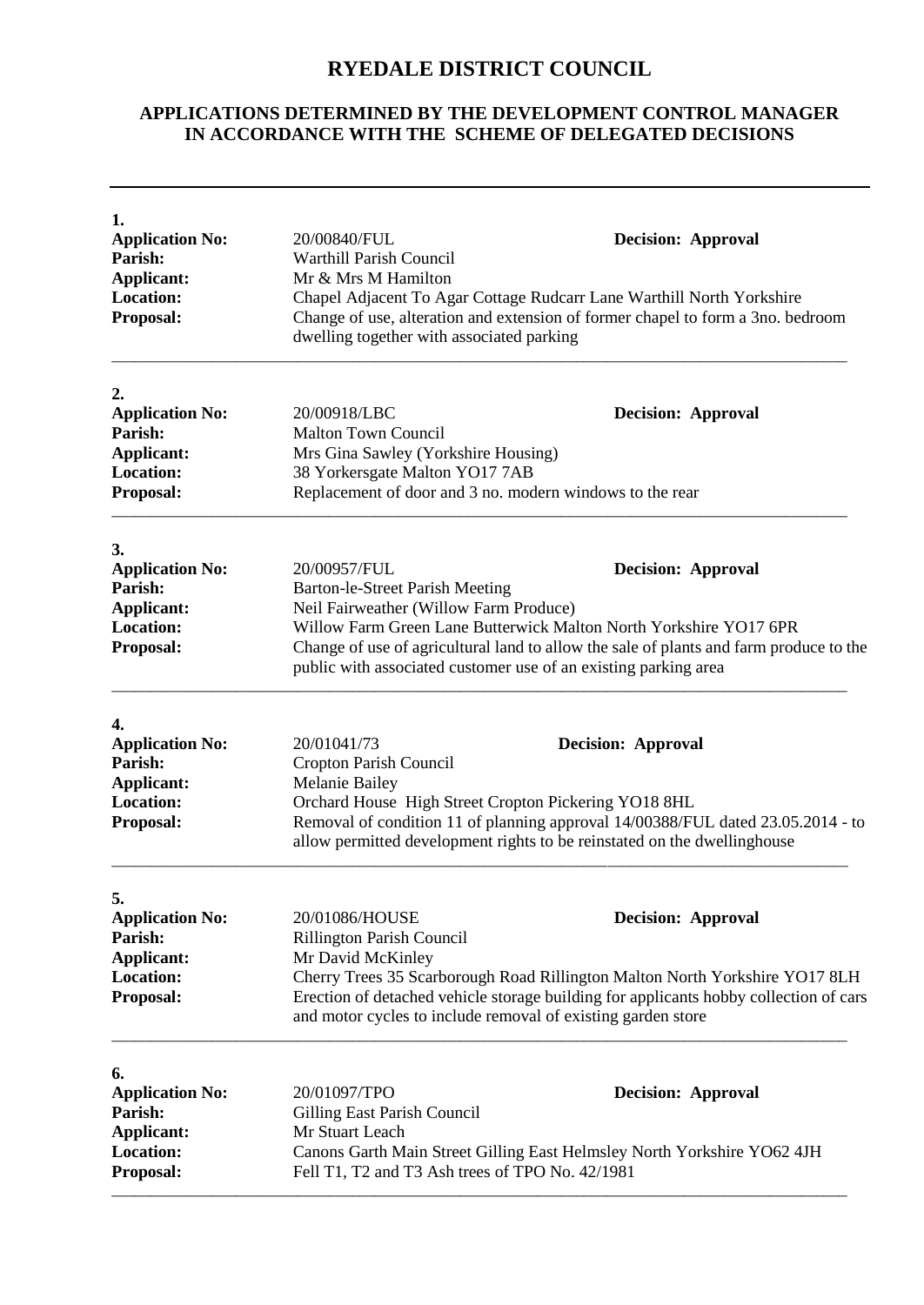| 20/01131/HOUSE                                                                                                                                                                          | <b>Decision: Approval</b>                                                                                                                                                                                                                                                                                                                                                                                                                                                                                                                                                                          |                                                              |
|-----------------------------------------------------------------------------------------------------------------------------------------------------------------------------------------|----------------------------------------------------------------------------------------------------------------------------------------------------------------------------------------------------------------------------------------------------------------------------------------------------------------------------------------------------------------------------------------------------------------------------------------------------------------------------------------------------------------------------------------------------------------------------------------------------|--------------------------------------------------------------|
|                                                                                                                                                                                         |                                                                                                                                                                                                                                                                                                                                                                                                                                                                                                                                                                                                    |                                                              |
|                                                                                                                                                                                         |                                                                                                                                                                                                                                                                                                                                                                                                                                                                                                                                                                                                    |                                                              |
|                                                                                                                                                                                         |                                                                                                                                                                                                                                                                                                                                                                                                                                                                                                                                                                                                    |                                                              |
| Erection of a three storey side extension                                                                                                                                               |                                                                                                                                                                                                                                                                                                                                                                                                                                                                                                                                                                                                    |                                                              |
|                                                                                                                                                                                         |                                                                                                                                                                                                                                                                                                                                                                                                                                                                                                                                                                                                    |                                                              |
|                                                                                                                                                                                         | <b>Decision: Prior Approval Granted</b>                                                                                                                                                                                                                                                                                                                                                                                                                                                                                                                                                            |                                                              |
|                                                                                                                                                                                         |                                                                                                                                                                                                                                                                                                                                                                                                                                                                                                                                                                                                    |                                                              |
|                                                                                                                                                                                         |                                                                                                                                                                                                                                                                                                                                                                                                                                                                                                                                                                                                    |                                                              |
| Vinery Farm Wrelton Pickering North Yorkshire YO18 8PF                                                                                                                                  |                                                                                                                                                                                                                                                                                                                                                                                                                                                                                                                                                                                                    |                                                              |
|                                                                                                                                                                                         |                                                                                                                                                                                                                                                                                                                                                                                                                                                                                                                                                                                                    |                                                              |
| Class C3) with associated parking and landscaping                                                                                                                                       |                                                                                                                                                                                                                                                                                                                                                                                                                                                                                                                                                                                                    |                                                              |
|                                                                                                                                                                                         |                                                                                                                                                                                                                                                                                                                                                                                                                                                                                                                                                                                                    |                                                              |
| 20/01145/CLEUD                                                                                                                                                                          | <b>Decision: Refusal</b>                                                                                                                                                                                                                                                                                                                                                                                                                                                                                                                                                                           |                                                              |
|                                                                                                                                                                                         |                                                                                                                                                                                                                                                                                                                                                                                                                                                                                                                                                                                                    |                                                              |
| Mr David Pesterfield (J & DP Farms)                                                                                                                                                     |                                                                                                                                                                                                                                                                                                                                                                                                                                                                                                                                                                                                    |                                                              |
| Ryebeck Farm Yearsley To Coulton Road Gilling East YO62 4HX                                                                                                                             |                                                                                                                                                                                                                                                                                                                                                                                                                                                                                                                                                                                                    |                                                              |
| Certificate of Lawfulness in respect of the use of the land for the siting of a<br><b>Proposal:</b><br>residential mobile home without planning permission for a continuous period that |                                                                                                                                                                                                                                                                                                                                                                                                                                                                                                                                                                                                    |                                                              |
|                                                                                                                                                                                         |                                                                                                                                                                                                                                                                                                                                                                                                                                                                                                                                                                                                    | began more than 10 years before the date of this application |
|                                                                                                                                                                                         |                                                                                                                                                                                                                                                                                                                                                                                                                                                                                                                                                                                                    |                                                              |
| 20/01155/FUL                                                                                                                                                                            | <b>Decision: Approval</b>                                                                                                                                                                                                                                                                                                                                                                                                                                                                                                                                                                          |                                                              |
|                                                                                                                                                                                         |                                                                                                                                                                                                                                                                                                                                                                                                                                                                                                                                                                                                    |                                                              |
| Mrs Claire Brackley                                                                                                                                                                     |                                                                                                                                                                                                                                                                                                                                                                                                                                                                                                                                                                                                    |                                                              |
| Field 1173 Keldholme York                                                                                                                                                               |                                                                                                                                                                                                                                                                                                                                                                                                                                                                                                                                                                                                    |                                                              |
| Erection of general purpose storage building                                                                                                                                            |                                                                                                                                                                                                                                                                                                                                                                                                                                                                                                                                                                                                    |                                                              |
|                                                                                                                                                                                         |                                                                                                                                                                                                                                                                                                                                                                                                                                                                                                                                                                                                    |                                                              |
|                                                                                                                                                                                         | <b>Decision: Approval</b>                                                                                                                                                                                                                                                                                                                                                                                                                                                                                                                                                                          |                                                              |
|                                                                                                                                                                                         |                                                                                                                                                                                                                                                                                                                                                                                                                                                                                                                                                                                                    |                                                              |
| Mr Kevin Downes                                                                                                                                                                         |                                                                                                                                                                                                                                                                                                                                                                                                                                                                                                                                                                                                    |                                                              |
| Stone Mill House Barugh Lane Great Barugh Malton YO17 6UZ                                                                                                                               |                                                                                                                                                                                                                                                                                                                                                                                                                                                                                                                                                                                                    |                                                              |
| Relocation of oil tank from garage to the rear garden (retrospective)                                                                                                                   |                                                                                                                                                                                                                                                                                                                                                                                                                                                                                                                                                                                                    |                                                              |
|                                                                                                                                                                                         |                                                                                                                                                                                                                                                                                                                                                                                                                                                                                                                                                                                                    |                                                              |
|                                                                                                                                                                                         | <b>Decision: Approval</b>                                                                                                                                                                                                                                                                                                                                                                                                                                                                                                                                                                          |                                                              |
|                                                                                                                                                                                         |                                                                                                                                                                                                                                                                                                                                                                                                                                                                                                                                                                                                    |                                                              |
|                                                                                                                                                                                         |                                                                                                                                                                                                                                                                                                                                                                                                                                                                                                                                                                                                    |                                                              |
|                                                                                                                                                                                         |                                                                                                                                                                                                                                                                                                                                                                                                                                                                                                                                                                                                    |                                                              |
|                                                                                                                                                                                         |                                                                                                                                                                                                                                                                                                                                                                                                                                                                                                                                                                                                    |                                                              |
| with associated parking                                                                                                                                                                 |                                                                                                                                                                                                                                                                                                                                                                                                                                                                                                                                                                                                    |                                                              |
|                                                                                                                                                                                         |                                                                                                                                                                                                                                                                                                                                                                                                                                                                                                                                                                                                    |                                                              |
|                                                                                                                                                                                         | <b>Decision: Approval</b>                                                                                                                                                                                                                                                                                                                                                                                                                                                                                                                                                                          |                                                              |
|                                                                                                                                                                                         |                                                                                                                                                                                                                                                                                                                                                                                                                                                                                                                                                                                                    |                                                              |
| 20/01185/HOUSE                                                                                                                                                                          |                                                                                                                                                                                                                                                                                                                                                                                                                                                                                                                                                                                                    |                                                              |
| <b>Sheriff Hutton Parish Council</b>                                                                                                                                                    |                                                                                                                                                                                                                                                                                                                                                                                                                                                                                                                                                                                                    |                                                              |
| Mr Daniel Hammond                                                                                                                                                                       |                                                                                                                                                                                                                                                                                                                                                                                                                                                                                                                                                                                                    |                                                              |
| Casa Mia Sheriff Hutton YO32 5TT<br>Erection of single storey side extension together with conversion of garage into                                                                    |                                                                                                                                                                                                                                                                                                                                                                                                                                                                                                                                                                                                    |                                                              |
|                                                                                                                                                                                         | <b>Malton Town Council</b><br>Mr & Mrs C Adams<br>30 Damson Avenue Malton YO17 7FR<br>20/01151/GPAGB<br><b>Wrelton Parish Council</b><br>Charles Saggers (Brooke-Saggers Ltd)<br>Change of use of agricultural building to form 1no. two bedroom dwelling (Use<br>Gilling East Parish Council<br>Kirkbymoorside Town Council<br>20/01156/HOUSE<br>Great & Little Barugh Parish Council<br>20/01163/FUL<br>Thixendale Parish Council<br>Mr Brader<br>Land Off Main Street Thixendale Malton North Yorkshire<br>Change of use of land for the siting of 2no. shepherds huts for holiday let purposes |                                                              |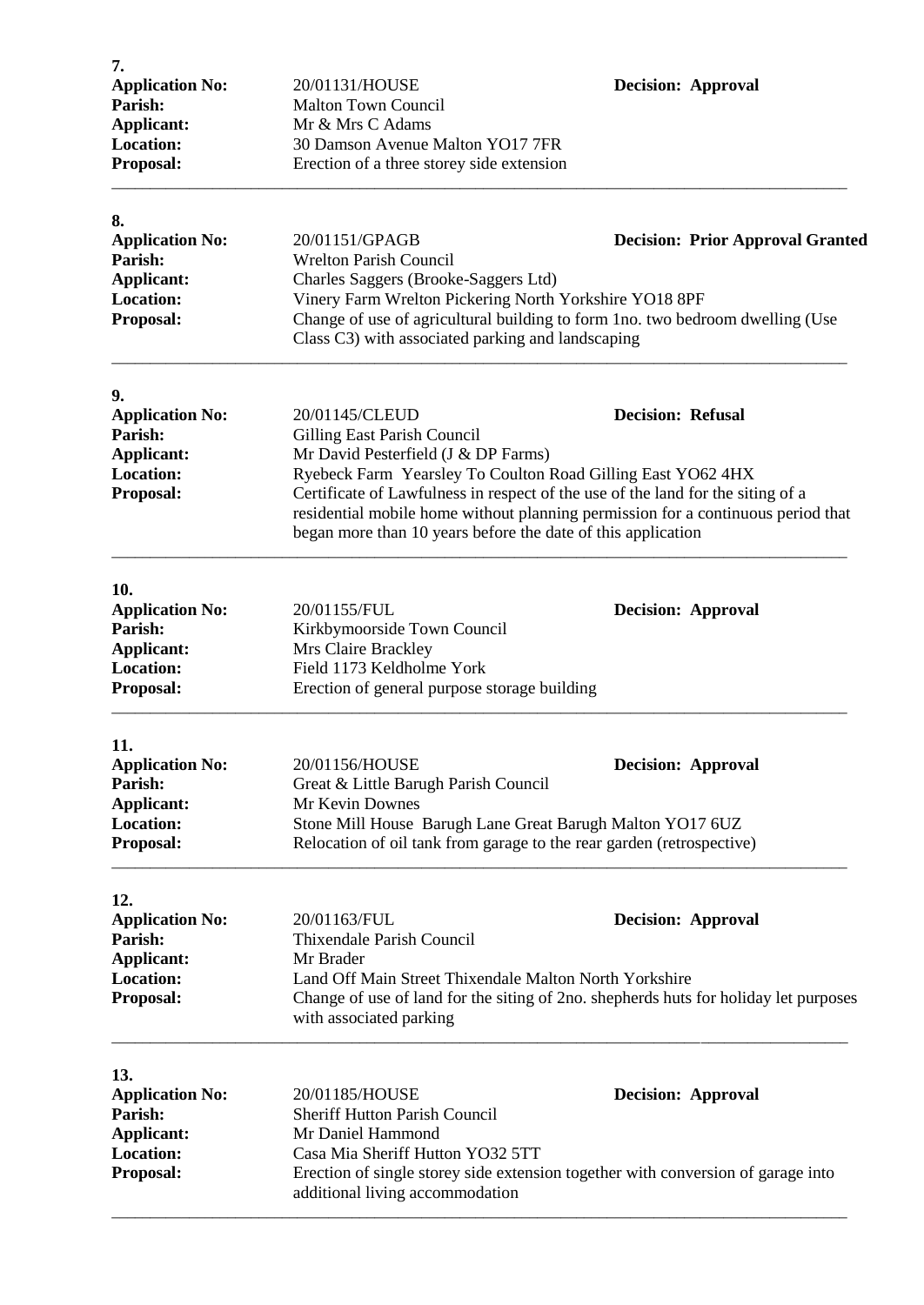| 14.<br><b>Application No:</b><br>Parish:<br><b>Applicant:</b><br><b>Location:</b><br>Proposal: | 20/01191/FUL<br><b>Decision: Approval</b><br>Settrington Parish Council<br>Mr K Storey (Settrington Estate)<br>Kirkhill Farm Back Lane Settrington Malton North Yorkshire YO17 8NT<br>Change of Use of a lean-to building from forestry use (ancillary to agricultural) (Sui<br>Generis) to a joiners workshop (Use Class B2) |                                                                                                                                                                                                                                                                                                            |  |
|------------------------------------------------------------------------------------------------|-------------------------------------------------------------------------------------------------------------------------------------------------------------------------------------------------------------------------------------------------------------------------------------------------------------------------------|------------------------------------------------------------------------------------------------------------------------------------------------------------------------------------------------------------------------------------------------------------------------------------------------------------|--|
| 15.<br><b>Application No:</b><br>Parish:<br><b>Applicant:</b><br><b>Location:</b><br>Proposal: | 20/01192/73<br><b>Malton Town Council</b><br>Mrs Ruth Pool<br>round opening of the area of the site                                                                                                                                                                                                                           | <b>Decision: Approval</b><br>Caravan Park At Wyse House Wise House Lane Old Malton Malton North Yorkshire<br>Removal of Condition 05 of approval 16/00380/FUL dated 22.04.2016 to allow year                                                                                                               |  |
| 16.<br><b>Application No:</b><br>Parish:<br><b>Applicant:</b><br><b>Location:</b><br>Proposal: | 20/01193/HOUSE<br><b>Decision: Approval</b><br>Middleton Parish Council<br>Mr And Mrs D R Hugill<br>Church Farm Main Street Middleton Pickering North Yorkshire YO18 8NX<br>Installation of timber double glazed windows and patio doors as replacement to<br>existing timber single glazed windows and patio doors           |                                                                                                                                                                                                                                                                                                            |  |
| 17.<br><b>Application No:</b><br>Parish:<br><b>Applicant:</b><br><b>Location:</b><br>Proposal: | 20/01229/LBC<br>Middleton Parish Council<br>Mr And Mrs D R Hugill<br>existing timber single glazed windows and patio doors                                                                                                                                                                                                    | <b>Decision: Approval</b><br>Church Farm Main Street Middleton Pickering North Yorkshire YO18 8NX<br>Installation of timber double glazed windows and patio doors as replacement to                                                                                                                        |  |
| 18.<br><b>Application No:</b><br>Parish:<br><b>Applicant:</b><br><b>Location:</b><br>Proposal: | 20/01194/FUL<br><b>Heslerton Parish Council</b><br>S Newlove                                                                                                                                                                                                                                                                  | <b>Decision: Approval</b><br>Land Off Scarborough Road East Heslerton Malton North Yorkshire<br>Change of use of agricultural land to mixed use of agricultural and equestrian to<br>include the formation of a 50m x 25m outdoor riding arena and formation of a 6.5m x<br>5m outdoor manure storage area |  |
| 19.<br><b>Application No:</b><br>Parish:<br><b>Applicant:</b><br><b>Location:</b><br>Proposal: | 20/01199/FUL<br>Scrayingham Parish Council<br>S & S Wood<br>parking and landscaping                                                                                                                                                                                                                                           | <b>Decision: Approval</b><br>Poplar House Farm Leppington Lane Leppington Malton YO17 9RL<br>Erection of 1no. two bedroom agricultural workers dwelling with associated access,                                                                                                                            |  |
| 20.<br><b>Application No:</b><br>Parish:<br><b>Applicant:</b><br><b>Location:</b>              | 20/01201/73<br><b>Bulmer Parish Council</b><br>Mr & Mrs Spearman<br>The Manor House Main Street Bulmer Malton YO60 7BW                                                                                                                                                                                                        | <b>Decision: Approval</b>                                                                                                                                                                                                                                                                                  |  |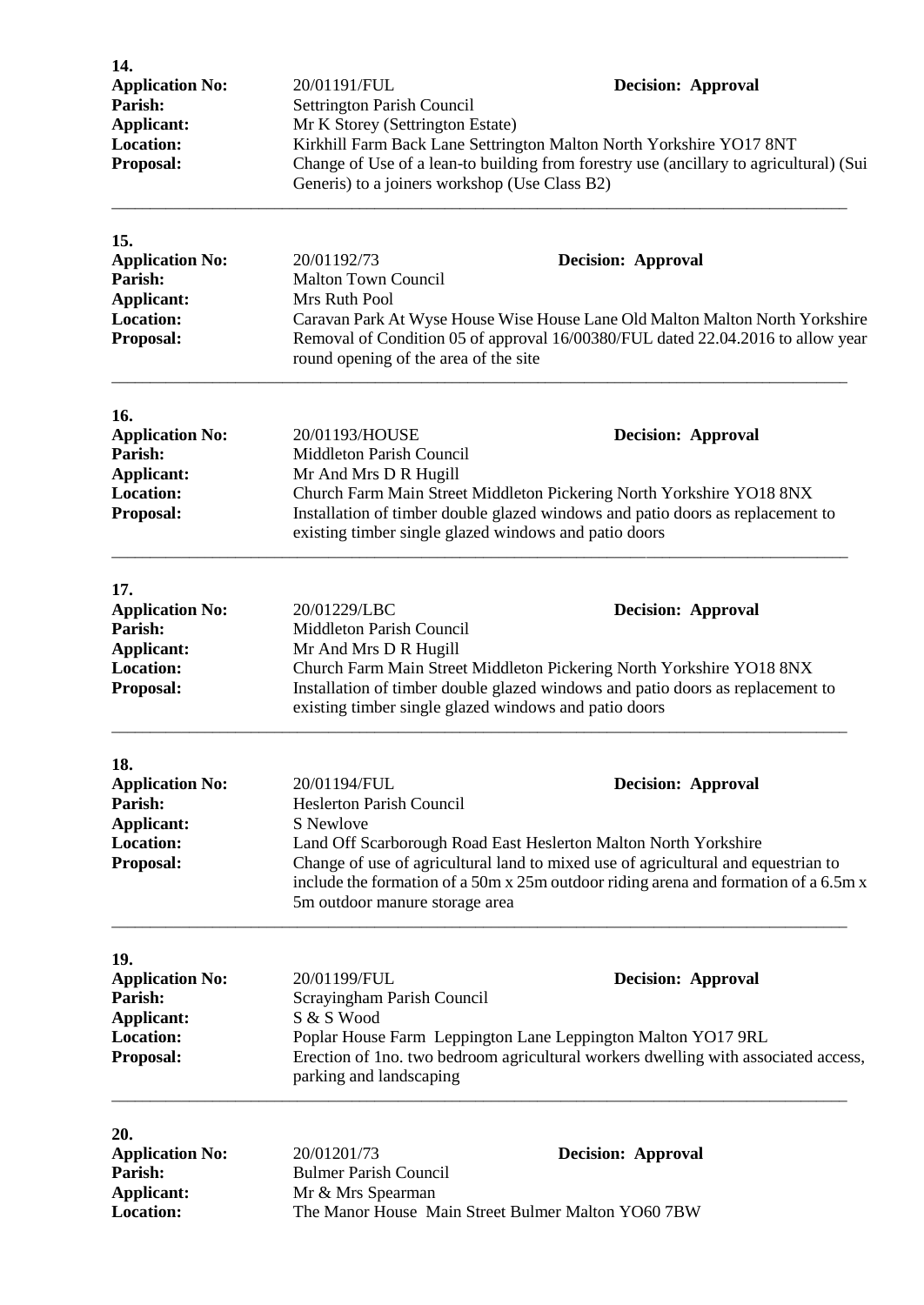| Proposal:                                                                                      | Variation of condition 02 of planning approval 20/00255/HOUSE dated 06.05.2020 -<br>substitution of drawing numbers 1393_AR20_01 Rev A Proposed Plans and<br>1393_AR30_01 Rev A Proposed Elevations with PL20_Proposed Floor Plans_A1<br>RevA and PL15_Proposed Elevations_A1_Rev B to allow alterations to levels and<br>amendments to design and materials |                                                                                                                                                                                                                                                                          |  |  |
|------------------------------------------------------------------------------------------------|--------------------------------------------------------------------------------------------------------------------------------------------------------------------------------------------------------------------------------------------------------------------------------------------------------------------------------------------------------------|--------------------------------------------------------------------------------------------------------------------------------------------------------------------------------------------------------------------------------------------------------------------------|--|--|
| 21.<br><b>Application No:</b><br>Parish:<br>Applicant:<br>Location:<br>Proposal:               | 20/01202/HOUSE<br>Norton Town Council<br>Mr Nick Dukes<br>Erection of a single storey side and rear extension                                                                                                                                                                                                                                                | <b>Decision: Approval</b><br>11 Westfield Avenue Norton Malton North Yorkshire YO17 8DN                                                                                                                                                                                  |  |  |
| 22.<br><b>Application No:</b><br>Parish:<br><b>Applicant:</b><br><b>Location:</b><br>Proposal: | 20/01203/HOUSE<br>Kirkbymoorside Town Council<br>Mrs Louise Scarth                                                                                                                                                                                                                                                                                           | <b>Decision: Approval</b><br>The Lodge Village Street Keldholme Kirkbymoorside North Yorkshire YO62 6LZ<br>Erection of a single storey side and rear extension following demolition of existing<br>garage and erection of extension to front porch to enclose it.        |  |  |
| 23.<br><b>Application No:</b><br>Parish:<br><b>Applicant:</b><br><b>Location:</b><br>Proposal: | 20/01206/HOUSE<br>Welburn (Malton) Parish Council<br>Mr Colin Draper                                                                                                                                                                                                                                                                                         | <b>Decision: Approval</b><br>Strathwray Church Lane Welburn Malton North Yorkshire YO60 7EG<br>Erection of single storey rear extension, increase in the size of the front porch and<br>installation of rooflights to allow formation of additional living accommodation |  |  |
| 24.<br><b>Application No:</b><br>Parish:<br><b>Applicant:</b><br><b>Location:</b><br>Proposal: | 20/01212/FUL<br><b>Foston Parish Council</b><br>Mr Fred Bell<br>The Granary Gravel Pit Farm Thornton Le Clay Malton                                                                                                                                                                                                                                          | <b>Decision: Approval</b><br>Erection of agricultural building for the housing of farm machinery                                                                                                                                                                         |  |  |
| 25.<br><b>Application No:</b><br>Parish:<br><b>Applicant:</b><br><b>Location:</b><br>Proposal: | 20/01213/FUL<br>Norton Town Council<br>Mr Anthony Ross                                                                                                                                                                                                                                                                                                       | <b>Decision: Approval</b><br>Stables At Highfield Farm Beverley Road Norton Malton North Yorkshire<br>Change of use, conversion and extension to outbuilding to form 1no. two bedroom<br>racehorse pre-trainer's dwelling and staff facilities room (part retrospective) |  |  |
| 26.<br><b>Application No:</b><br>Parish:<br><b>Applicant:</b><br><b>Location:</b><br>Proposal: | 20/01210/LBC<br>Henderskelfe Parish Meeting<br>Victoria Howard (Castle Howard Estate Ltd)                                                                                                                                                                                                                                                                    | <b>Decision: Approval</b><br>Castle Howard Estate Castle Howard York North Yorkshire YO60 7BY<br>Installation of passenger lift to redundant light well and improvements to heating and<br>bathroom facilities to Principal Floor bedrooms within the West Wing          |  |  |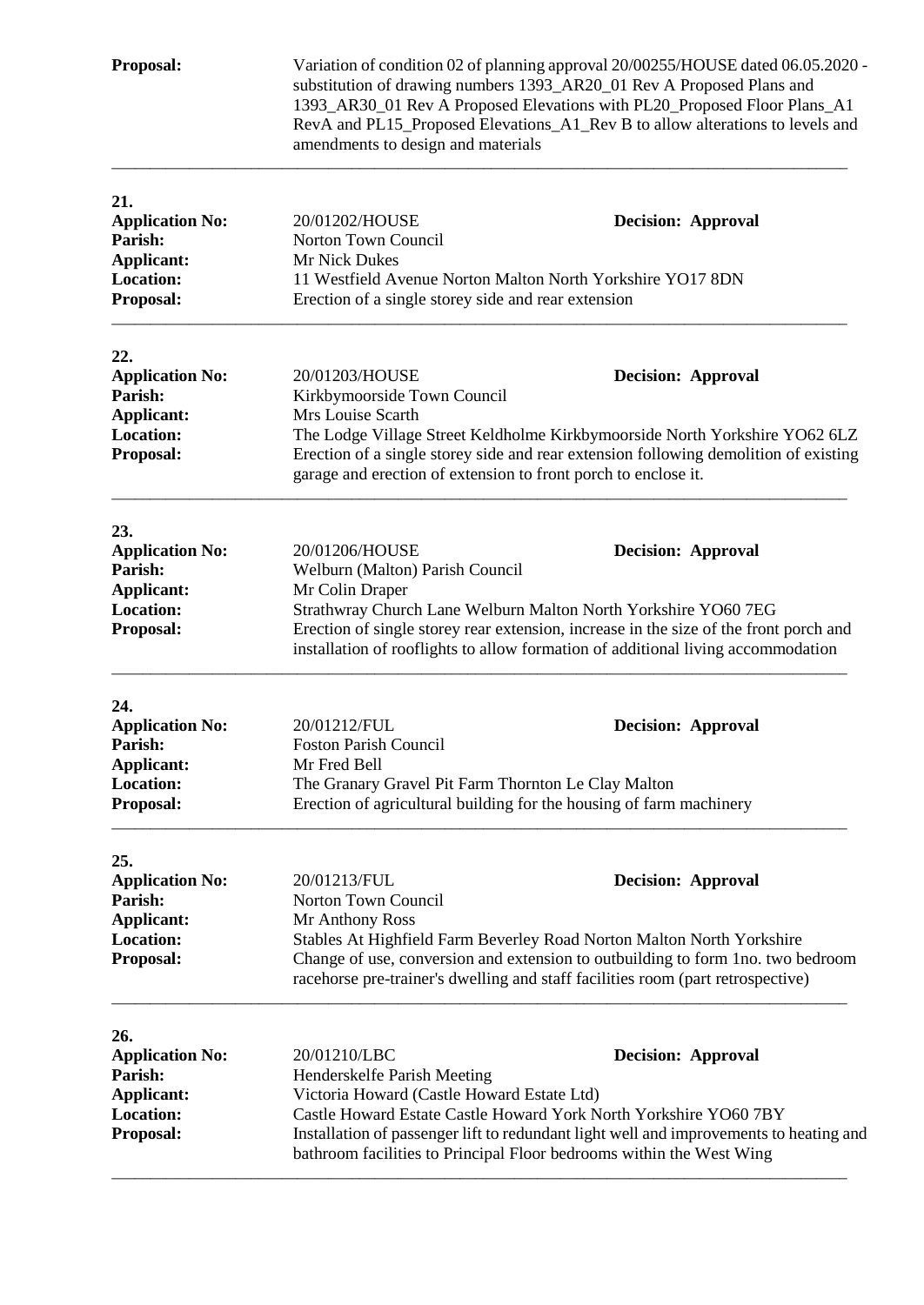| 27.<br><b>Application No:</b><br>Parish:<br><b>Applicant:</b><br><b>Location:</b><br>Proposal: | 20/01216/HOUSE<br><b>Slingsby Parish Council</b><br>Mr Paviour<br>2 Church View Church Lane Slingsby Malton YO62 4AD<br>extension                                                                                                                                                                                                      | <b>Decision: Approval</b><br>Erection of single storey rear extension following demolition of existing rear                                                                                                                                   |  |
|------------------------------------------------------------------------------------------------|----------------------------------------------------------------------------------------------------------------------------------------------------------------------------------------------------------------------------------------------------------------------------------------------------------------------------------------|-----------------------------------------------------------------------------------------------------------------------------------------------------------------------------------------------------------------------------------------------|--|
| 28.<br><b>Application No:</b><br>Parish:<br><b>Applicant:</b><br><b>Location:</b><br>Proposal: | 20/01227/HOUSE<br><b>Malton Town Council</b><br>Mr & Mrs A Turner                                                                                                                                                                                                                                                                      | <b>Decision: Approval</b><br>Stone Rigg House 1 West Lodge Gardens Malton YO17 7YJ<br>Erection of first floor front extension, erection of single storey rear extension<br>together with relocation of parking area and access door to garage |  |
| 29.<br><b>Application No:</b><br>Parish:<br><b>Applicant:</b><br><b>Location:</b><br>Proposal: | 20/01231/73<br><b>Decision: Approval</b><br>Kirkbymoorside Town Council<br>Mr William Woods (William Woods And Co Ltd)<br>Bowforth Farm Back Lane Welburn Kirkbymoorside North Yorkshire YO62 6HJ<br>Variation of condition 01 of planning approval 19/01405/GPAGB dated 24.03.2020<br>to allow design and internal layout alterations |                                                                                                                                                                                                                                               |  |
| 30.<br><b>Application No:</b><br>Parish:<br><b>Applicant:</b><br><b>Location:</b><br>Proposal: | 20/01236/HOUSE<br>Norton Town Council<br>Mr A Sedman<br>61 Parliament Street Norton Malton YO17 9HE<br>Erection of single storey rear extension                                                                                                                                                                                        | <b>Decision: Approval</b>                                                                                                                                                                                                                     |  |
| 31.<br><b>Application No:</b><br>Parish:<br>Applicant:<br><b>Location:</b><br>Proposal:        | 20/01239/FUL<br>Huttons Ambo Parish Council<br>Mr & Mrs Coulson (In Print Malton)<br>In Print Seven Street Malton YO17 6YA                                                                                                                                                                                                             | <b>Decision: Approval</b><br>Erection of a single storey extension to the existing industrial unit                                                                                                                                            |  |
| 32.<br><b>Application No:</b><br>Parish:<br>Applicant:<br><b>Location:</b><br>Proposal:        | 20/01244/HOUSE<br><b>Decision: Approval</b><br><b>Flaxton Parish Council</b><br>Mrs Hannah Revis<br>Three Peaks Barney Lane Flaxton North Yorkshire YO60 7RS<br>Erection of a single storey part side/part rear extension                                                                                                              |                                                                                                                                                                                                                                               |  |
| 33.<br><b>Application No:</b><br>Parish:<br>Applicant:<br><b>Location:</b><br>Proposal:        | 20/01248/HOUSE<br>Helmsley Town Council<br>Miss E Glover<br>33 Pottergate Helmsley YO62 5BX<br>installation of replacement windows and doors                                                                                                                                                                                           | <b>Decision: Approval</b><br>Erection of single storey part side-part rear extension following removal of existing<br>rear extension, replacement of existing concrete tiles with clay pantiles and                                           |  |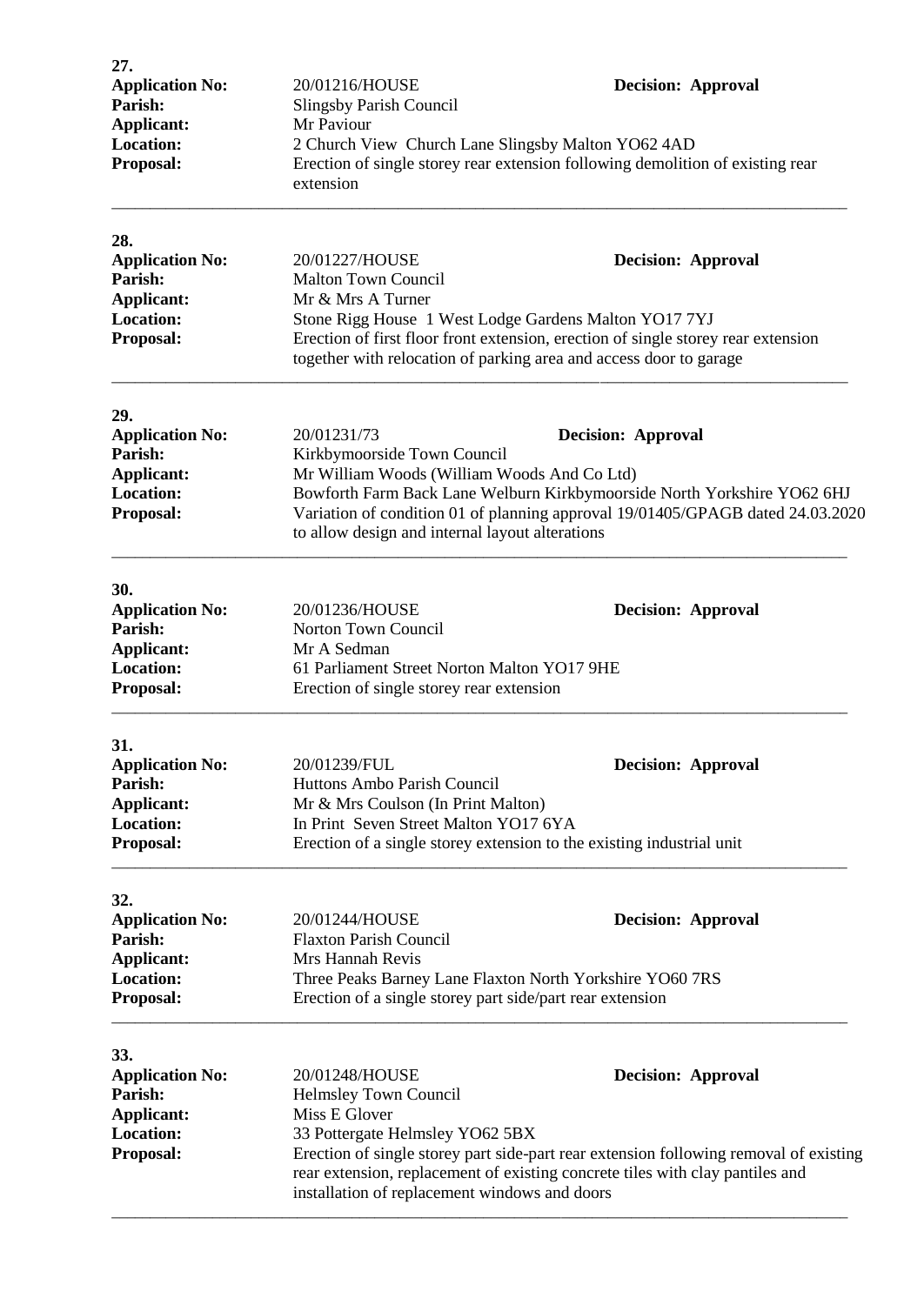| 34.<br><b>Application No:</b><br>Parish:<br><b>Applicant:</b><br><b>Location:</b><br>Proposal: | 20/01255/HOUSE<br>Helmsley Town Council<br>Miss Jacqueline Snowdon<br>with PVCU double glazed windows and composite entrance door                                                          | <b>Decision: Approval</b><br>4 Clothes Prop Alley Bridge Street Helmsley North Yorkshire YO62 5BG<br>Replacement of existing timber double glazed windows and timber entrance door                                                                                                                                                                        |  |  |
|------------------------------------------------------------------------------------------------|--------------------------------------------------------------------------------------------------------------------------------------------------------------------------------------------|-----------------------------------------------------------------------------------------------------------------------------------------------------------------------------------------------------------------------------------------------------------------------------------------------------------------------------------------------------------|--|--|
| 35.<br><b>Application No:</b><br>Parish:<br>Applicant:<br>Location:<br>Proposal:               | 20/01256/ADV<br><b>Malton Town Council</b><br>Mr Paul Emberley                                                                                                                             | <b>Decision: Approval</b><br>Malton Methodist Church Saville Street Malton North Yorkshire YO17 7LL<br>Display of 2no. externally illuminated hanging signs to front elevation                                                                                                                                                                            |  |  |
| 36.<br><b>Application No:</b><br>Parish:<br>Applicant:<br><b>Location:</b><br>Proposal:        | 20/01258/LBC<br>Settrington Parish Council<br>Mr R Smith                                                                                                                                   | <b>Decision: Approval</b><br>Brookfield Cottage 32 Beckside Settrington Malton YO17 8NP<br>Installation of internal steel oil fill pipe with external hook up                                                                                                                                                                                             |  |  |
| 37.<br><b>Application No:</b><br>Parish:<br>Applicant:<br><b>Location:</b><br>Proposal:        | 20/01259/FUL<br><b>Terrington Parish Council</b><br>Mr P Johnson (JR Johnson And Son)<br>Flat Top Farm Terrington South Bank Terrington YO60 6PB<br>livestock                              | <b>Decision: Approval</b><br>Erection of a general purpose agricultural building for storage and housing of                                                                                                                                                                                                                                               |  |  |
| 38.<br><b>Application No:</b><br>Parish:<br>Applicant:<br><b>Location:</b><br>Proposal:        | 20/01260/FUL<br><b>Stonegrave Parish Meeting</b><br>Mr & Mrs Stapley                                                                                                                       | <b>Decision: Approval</b><br>The Old Stone Barn The Terrace Oswaldkirk Helmsley YO62 5XZ<br>Conversion of swimming pool building to form 1no. one bedroom holiday let and<br>erection of detached building for use as garage, workshop and office with associated<br>parking and landscaping with alterations to the existing access (part retrospective) |  |  |
| 39.<br><b>Application No:</b><br>Parish:<br>Applicant:<br><b>Location:</b><br>Proposal:        | 20/01262/HOUSE<br>Gilling East Parish Council<br>Mr I Mosey<br>Mill Wood Farm Coulton Lane Coulton Helmsley YO62 4NQ<br>Erection of two storey extensions to both west and east elevations | <b>Decision: Approval</b>                                                                                                                                                                                                                                                                                                                                 |  |  |
| 40.<br><b>Application No:</b><br>Parish:<br><b>Applicant:</b><br><b>Location:</b><br>Proposal: | 21/00009/HOUSE<br><b>Slingsby Parish Council</b><br>Mr & Mrs P Wood                                                                                                                        | <b>Decision: Approval</b><br>33 Sycamore Close Slingsby Malton North Yorkshire YO62 4BG<br>Erection of single storey side extension following removal of existing garage                                                                                                                                                                                  |  |  |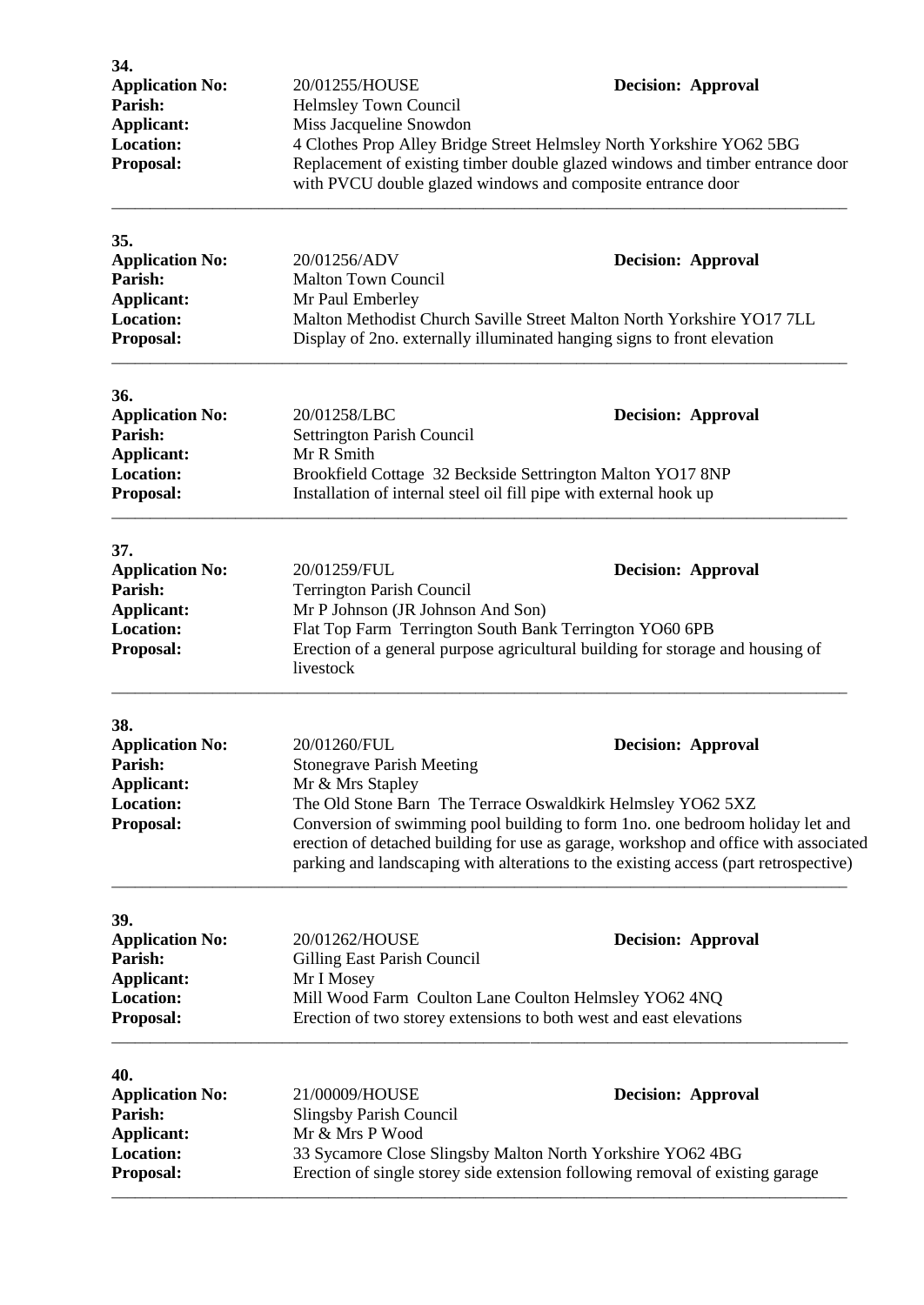| 41.<br><b>Application No:</b><br>Parish:<br>Applicant:<br><b>Location:</b>                     | 21/00015/HOUSE<br><b>Slingsby Parish Council</b><br>Pete Bennison                                                                                                                                                                                                                                                                                                                                                               | <b>Decision: Approval</b>                                      |  |
|------------------------------------------------------------------------------------------------|---------------------------------------------------------------------------------------------------------------------------------------------------------------------------------------------------------------------------------------------------------------------------------------------------------------------------------------------------------------------------------------------------------------------------------|----------------------------------------------------------------|--|
| Proposal:                                                                                      | 1 Church View Church Lane Slingsby Malton North Yorkshire YO62 4AD<br>Erection of a two storey rear extension and detached double car port                                                                                                                                                                                                                                                                                      |                                                                |  |
| 42.<br><b>Application No:</b><br>Parish:<br><b>Applicant:</b><br><b>Location:</b>              | 21/00029/FUL<br><b>Sheriff Hutton Parish Council</b><br>Mr Carl Payne<br>Gower Hall Farm Thornton Le Clay Malton YO60 7QD                                                                                                                                                                                                                                                                                                       | <b>Decision: Approval</b>                                      |  |
| Proposal:                                                                                      |                                                                                                                                                                                                                                                                                                                                                                                                                                 | Erection of agricultural building for the storage of machinery |  |
| 43.<br><b>Application No:</b><br>Parish:                                                       | 21/00044/HOUSE<br>Pickering Town Council                                                                                                                                                                                                                                                                                                                                                                                        | <b>Decision: Approval</b>                                      |  |
| <b>Applicant:</b><br>Location:<br>Proposal:                                                    | Mr & Mrs Andrew Hugill<br>70 Firthland Road Pickering North Yorkshire YO18 8BZ<br>Conversion of existing garage to a bedroom by removal of garage door and<br>replacement with a rosewood finish UPVC window and matching brickwork<br>together with replacement of existing brown timber windows with rosewood finish<br>UPVC windows and replacement of existing front and rear timber entrance doors<br>with composite doors |                                                                |  |
| 44.<br><b>Application No:</b><br>Parish:<br><b>Applicant:</b><br><b>Location:</b><br>Proposal: | 21/00041/HOUSE<br>Helmsley Town Council<br>Mr Andrew Rivis<br>41 Ashdale Road Helmsley North Yorkshire YO62 5DE<br>Erection of part two-storey/part first floor extension to rear (revised details to<br>approval 13/00535/HOUSE dated 26.06.2013).                                                                                                                                                                             | <b>Decision: Approval</b>                                      |  |
| 45.<br><b>Application No:</b><br>Parish:<br>Applicant:<br><b>Location:</b><br>Proposal:        | 21/00048/LBC<br><b>Decision: Approval</b><br><b>Langton Parish Meeting</b><br>Mr William Langton<br>Langton Hall Cottages Main Street Langton Malton North Yorkshire<br>Change of use of former boarding school cottages (Use Class C2) to 2no. three<br>bedroom dwellings and 1no. two bedroom dwelling with associated alterations and<br>repairs (revised scheme to approval 19/00042/LBC dated 07.06.2019)                  |                                                                |  |
| 46.<br><b>Application No:</b><br>Parish:<br>Applicant:<br><b>Location:</b><br>Proposal:        | 21/00051/HOUSE<br>Ampleforth Parish Council<br>Mr Antony Straszewski<br>Daleside Main Street Ampleforth YO62 4DA<br>Installation of an electric vehicle charging point on the garage wall (part<br>retrospective)                                                                                                                                                                                                               | <b>Decision: Approval</b>                                      |  |